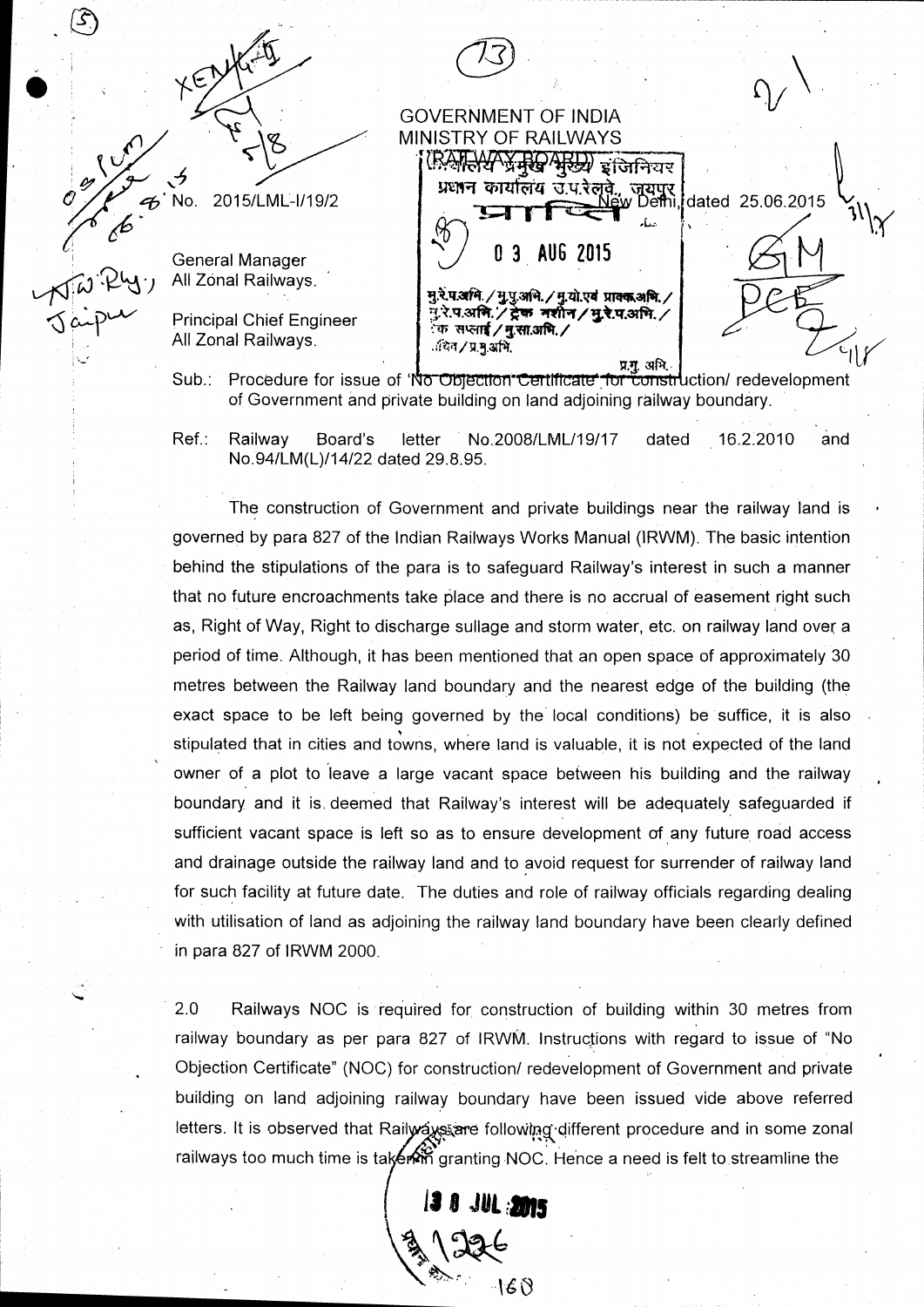procedure. The Party be asked to submit the following documents along wiih request letter duly forwarded by State Government/ Local authority to the concerned Divisional office.

F,- | tl l 12 |  $\lambda$  $\sim$  -the  $\sim$ 

- a) Clear title of land in favour of applicant supported by all related documents
- b) Detailed drawing of the building showing complete layout (including height, width and length).
- c) Structural stability certificate by a Civil/Structural Engineer.

; 3.0 After receipt of request, the site verification is to be done by the field units. Field officials should check and certify the width of railway land and distance of plots from railway boundary. Rail level, ground level, etc. shall be taken. Sufficient open space be left between Railway boundary and nearest edge of building to ensure that it will not result into accrual of various easement rights as mentioned in para 1.0 above. Plot should be marked in the sketch with reference to KM post and perrnanent structures. Railway land width shall be verified with the certified land plan.

4.0 A drawing showing all the aspects as mentioned in para 3.0 above and other aspects like drainage arrangements, access arrangement to building, height, length; width of building and distance between Railway boundary & nearest edge of building be prepared, which will be jointly signed by all concerned.

5.0 On receipt of verification from the field units, further scrutiny of the request is to be done in the division. The proposal may also be got verified, if required, from . construction units to confirm that the land is not under acquisition.

6.0 The proposal of NOC duly approved by DRM should be sent to headquarters. The plan should be signed by CE/G (or SAG officer dealing with the subject in headquarters) in token of his approval. After approval of CE/G (or the SAG officer dealing with the subject in headquarters), one copy of the plan be kept in HQ for record and the original plan be returned to the Division for issuing the NOC.

 $\hat{\mathcal{L}}$ 

7.0 Whenever a NOC application is received in railway, the case should be thoroughly examined duly verifying the site conditions and taking into consideratior factors such as safety to trains, land boundaries, disposal arrangements for waste, roac

16J